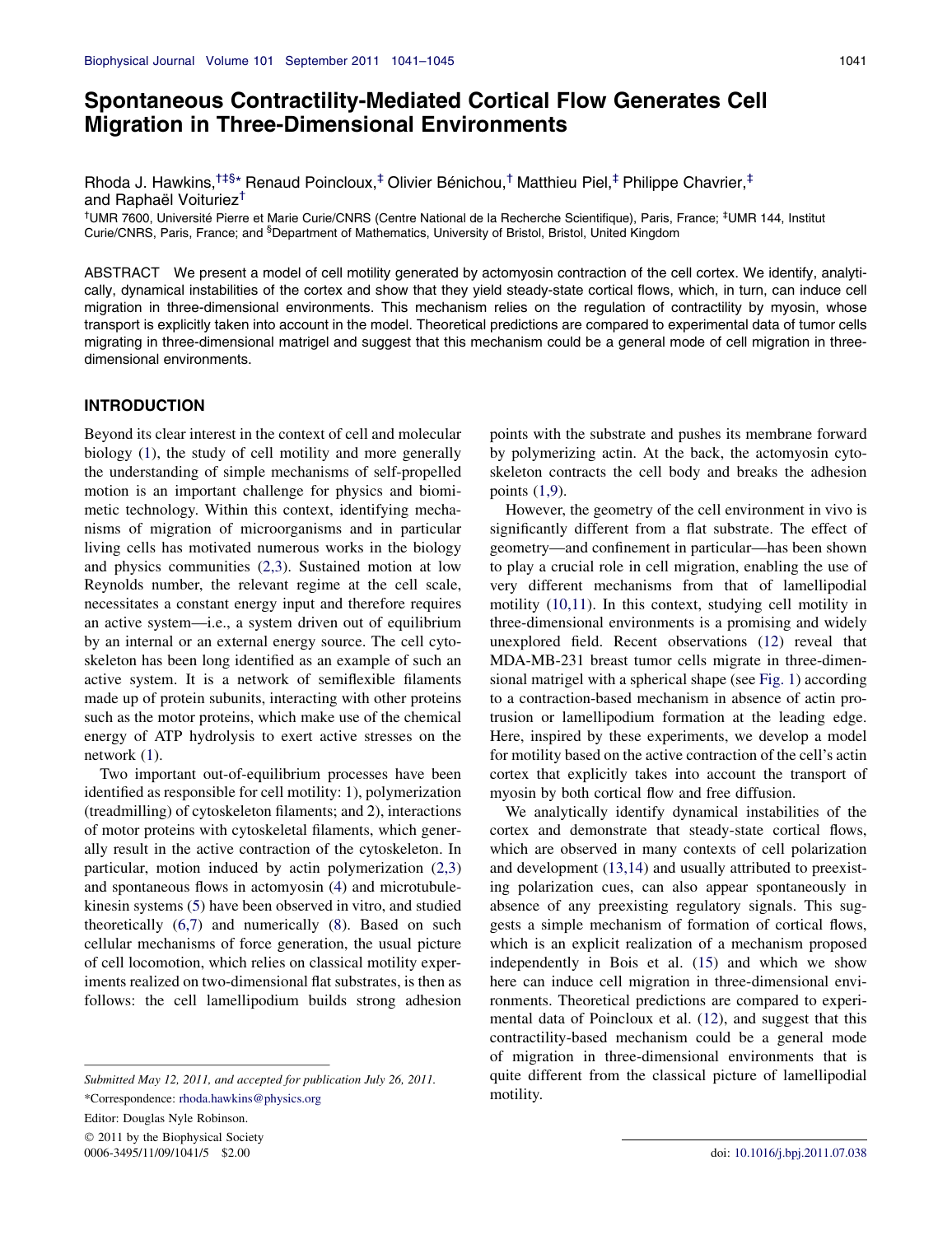

FIGURE 1 Cell migration in three-dimensional environments. (a) Confocal section of an MDA-MB-231 cell migrating in three-dimensional matrigel. The cell expresses mCherry-Lifeact, a fluorescent probe that labels F-actin ([12](#page-4-0)). (White arrow) Direction of movement. (Arrowhead) Accumulation of F-actin at the rear of the cell. (Curved blue arrows) Direction of observed cortical flow analyzed in [Fig. 3](#page-3-0). Scale bar,  $10 \mu m$ . (b) Cartoon of the model in the first unstable mode  $Y_{1,0}$ , with the actin cortex around the edge (*purple*). (Arrows) Velocity of the gel.

# **MODEL**

The model is as follows (see [Fig. 1](#page-1-0)). Motivated by observations of spherically shaped MDA-MB-231 breast tumor cells in three-dimensional matrigel ([\(12](#page-4-0)), [Fig. 1\)](#page-1-0) we consider a model cell that is geometrically conserved to be spherical (i.e., conserved volume and membrane surface area) with radius R, and use spherical coordinates  $(r, \theta, \phi)$ . The cell cortex is a thin shell of actomyosin gel that polymerizes at the membrane (which defines the outer boundary at  $r = R$ ) with speed  $v_p$ , and depolymerizes with a constant rate  $k_d$ . Because the actin cortex can vary in thickness, it can be modeled effectively as a two-dimensional shell of a compressible gel with density  $\rho(\theta,\phi,t) = \rho_0(1 + \delta\rho(\theta,\phi,t))$ . The average density  $\rho_0$  is set by the polymerization speed  $v_p$  according to  $\rho_0 = av_p/k_d$ , where a is the actin monomer concentration, which for simplicity we assume is constant. Mass conservation is then given by [Eq. 1](#page-1-0) below. In a first approximation we write the pressure in the cortex  $P = \alpha \delta \rho - \beta \nabla^2 \delta \rho$ , where  $\alpha^{-1}$  is the compressibility of the gel and  $\sqrt{\beta/\alpha}$  is the correlation length of density fluctuations, and denote  $\mathbf{v} = (v_{\theta}, v_{\phi})$  as the components of the gel velocity. Here, we consider only irrotational flows in the cortex and therefore can write  $\mathbf{v} = \nabla \psi$ . Hereafter the operator  $\nabla$  implicitly acts on the angular variables  $\theta$ , $\phi$ . We neglect the effects of actin polarization and assume that the gel is in an isotropic phase. The activity of myosin motors then results in a diagonal active stress  $-\zeta \mu \delta_{\alpha\beta}$  in the gel, which, following Salbreux et al. [\(16](#page-4-0)), we assume is proportional to the local concentration of myosin in the cortex  $\mu(\theta,\phi,t)$ , where  $\zeta$  (which here stands for  $\zeta \Delta \mu$  in Kruse et al. ([6\)](#page-4-0) and Voituriez et al. ([7\)](#page-4-0)) is a phenomenological coupling. In the low Reynolds number regime, which is relevant at the cell scale, the force balance in the tangential direction given by [Eq. 2](#page-1-0) is satisfied, where we denote by  $\xi$  the friction with the external medium. Note that our model does not allow deformations from the spherical shape set by the model geometry because this is conserved due to our chosen assumption that the membrane surface area, as well as cell volume, remains constant. We therefore do not write the force balance in the radial direction and our model is limited to conserved spherical geometries, as justified by the shapes observed experimentally (see [Fig. 1\)](#page-1-0).

<span id="page-1-0"></span>Here we assume for the sake of simplicity that viscous effects in the gel are much smaller than friction (which is here governed by the successive binding and unbinding of transmembrane proteins to the extracellular matrix) and can be neglected as assumed in Callan-Jones et al. [\(17](#page-4-0)) in another context. The case of viscosity dominated dynamics, observed in Mayer et al. ([14\)](#page-4-0), could be studied along the same lines and yields qualitatively similar results. In the cell bulk, actin filaments are much more diluted than in the cortex and assumed to be in an isotropic phase, so that myosin, whose bulk concentration is denoted by  $c(\mathbf{r},t)$ , diffuses with diffusion constant  $D_c$  (see [Eq. 3](#page-1-0) where  $\Delta$  denotes the three-dimensional Laplacian). The myosin motors can attach to the cortex at rate  $k^{on}$ , where they are transported with the flow of the actin cortex itself and diffuse with diffusion constant  $D_{\mu}$ , and can fall off from the cortex with rate  $k^{\text{off}}$ . [Equation 4](#page-1-0) describes the conservation of myosin at the cortex/cytoplasm interface, and [Eq. 5](#page-1-0) that in the cortex. Drawing all these aspects together, the nonlinear dynamical equations for the system are written as

$$
\partial_t \rho + \nabla \cdot (\rho \nabla \psi) = -k_d \rho + a v_p = -k_d (\rho - \rho_0), \quad (1)
$$

$$
\nabla \big( -\zeta \mu - \alpha \delta \rho + \beta \nabla^2 \delta \rho \big) = \xi \nabla \psi, \tag{2}
$$

$$
\partial_t c = D_c \Delta c, \tag{3}
$$

$$
-D_c \partial_r c|_{r=R} = k^{\text{on}} c(R) - k^{\text{off}} \mu,
$$
 (4)

$$
\partial_t \mu + \nabla \cdot (\mu \nabla \psi) = k^{\text{on}} c(R) - k^{\text{off}} \mu + D_\mu \nabla^2 \mu. \tag{5}
$$

The homogeneous static solution of [Eqs. 1–5](#page-1-0) is trivially given by  $\psi = \delta \rho$  =  $0, \mu = \mu_0$ , and  $c = k^{\text{off}} \mu_0 / k^{\text{on}}$ . In this case, there is no actin flow in the cortex and the cell is at rest. To determine the linear stability of this homogeneous state, we consider a perturbation of the  $(l,m)$  spherical harmonic for each variable. Namely, we let  $c(r, \theta, \phi) = c_0 + c_{l,m}(r) Y_{l,m}(\theta, \phi)e^{st}$ , where  $c_0$  is the homogeneous static solution given by  $c_0 = k^{\text{off}} \mu_0 / k^{\text{on}}$ , and the other  $(l,m)$  components of the perturbation are similarly defined as  $\psi_{l,m}$ ,  $\delta \rho_{l,m}$ , and  $\mu_{l,m}$ . Solving [Eq. 3](#page-1-0) then gives  $c_{l,m}(r) = \tilde{c}_{l,m} I_{l+1/2} (r \sqrt{s/D_c})/\sqrt{r}$  in terms of the Bessel function  $I_n$ . It is then straightforward to obtain a linearized homogeneous system in the variables  $\psi_{l,m}$ ,  $\delta \rho_{l,m}$ ,  $\mu_{l,m}$ , and  $\tilde{c}_{l,m}$ ,

$$
s\delta\rho_{l,m} + k_d\delta\rho_{l,m} - \frac{l(l+1)}{R^2}\psi_{l,m} = 0, \qquad (6)
$$

$$
-\zeta \mu_{l,m} - \alpha \delta \rho_{l,m} - \beta \frac{l(l+1)}{R^2} \delta \rho_{l,m} - \xi \psi_{l,m} = 0, \quad (7)
$$

$$
D_c((l+1-k^{on}R/D_c)I_{l+1/2}(u) - uI_{l-1/2}(u))\tilde{c}_{l,m}
$$
  
+  $k^{off}R^{3/2}\mu_{l,m} = 0,$  (8)

$$
\left(s + k^{\text{off}} + \frac{l(l+1)}{R^2} D_{\mu} \right) \mu_{l,m} - \mu_0 \frac{l(l+1)}{R^2} \psi_{l,m}
$$
  
-  $k^{\text{on}} \tilde{c}_{l,m} l_{l+1/2}(u) / \sqrt{R} = 0,$  (9)

where  $u \equiv R \sqrt{s/D_c}$ . Demanding a nonzero solution of this system yields an explicit equation for s that defines the dispersion relation of the problem.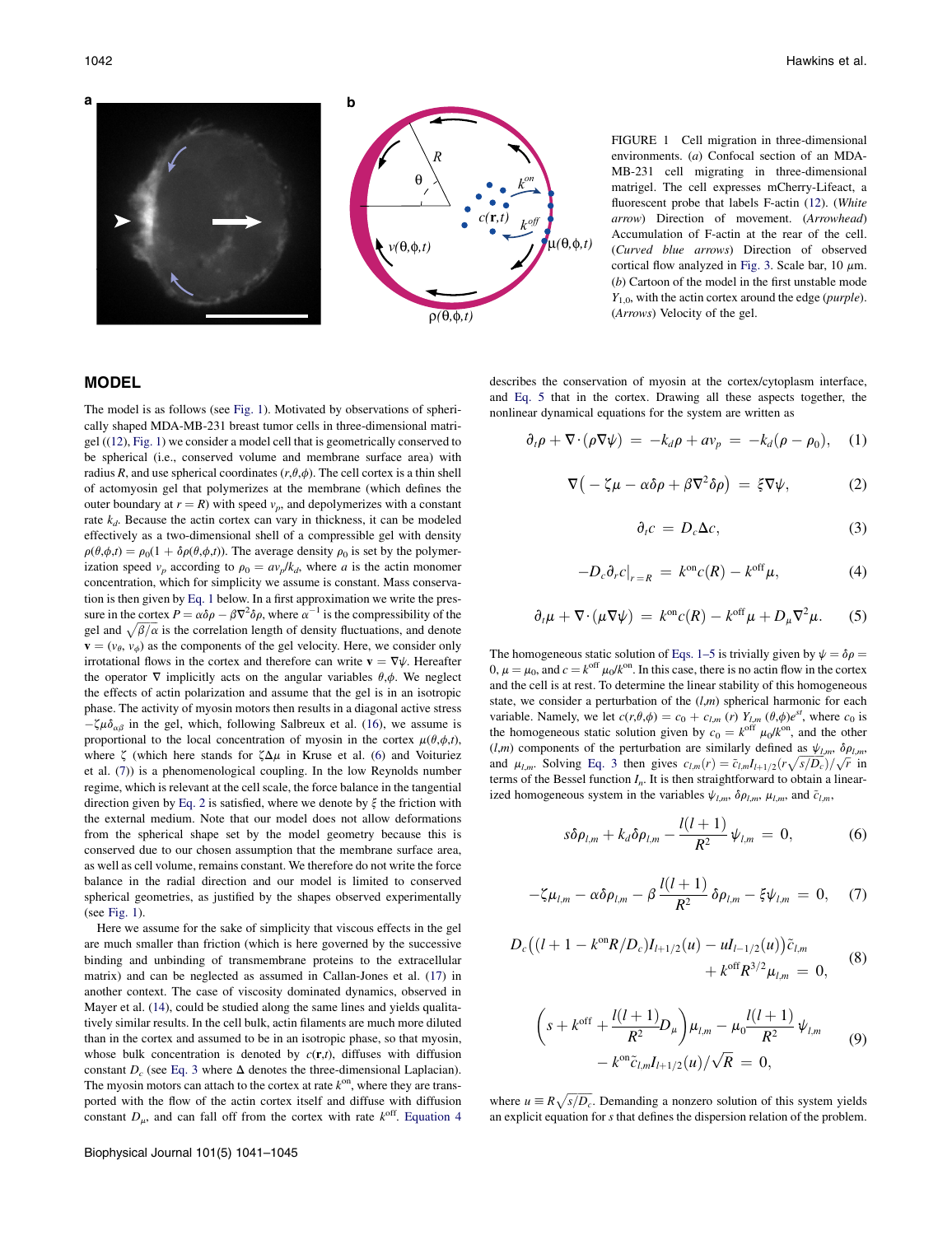This nonpolynomial equation can be studied numerically and fully characterizes the linear dynamics of the full three-dimensional problem. The results are shown in [Fig. 2](#page-2-0) where we have varied  $l$  and the activity  $\zeta$ , keeping all other parameters constant and the root s shown is always the largest real root.

Simplified equations can be obtained, by reformulating the problem in a one-dimensional geometry. We denote by  $c_1$ ,  $\mu_1$ ,  $\rho_1$ , and  $\psi_1$  the one-dimensional variables, which now depend on  $\theta \in [-\pi,\pi]$  only and have, therefore, different dimensions to their three-dimensional counterparts. The dynamics of this corresponding one-dimensional problem is obtained by taking  $\nabla =$  $(1/R)\partial_{\theta}$  in [Eqs. 1, 2, and 5](#page-1-0), and rewriting [Eqs. 3 and 4,](#page-1-0) which yields

$$
\partial_t \delta \rho_1 + \frac{1}{R^2} \partial_\theta ((1 + \delta \rho_1) \partial_\theta \psi_1) = -k_{d1} \delta \rho_1, \qquad (10)
$$

$$
\partial_{\theta}\left(-\zeta\mu_1-\alpha\delta\rho_1+\frac{\beta}{R^2}\partial_{\theta}^2\delta\rho_1\right)=\xi\partial_{\theta}\psi_1,\qquad(11)
$$

$$
\partial_t c_1 = (D_c/R^2) \partial_{\theta}^2 c_1 - k_1^{\text{on}} c_1 + k_1^{\text{off}} \mu_1, \qquad (12)
$$

$$
\partial_t \mu_1 + \frac{1}{R^2} \partial_\theta (\mu_1 \partial_\theta \psi_1) = k_1^{\text{on}} c_1 - k_1^{\text{off}} \mu_1 + \frac{D_\mu}{R^2} \partial_\theta^2 \mu_1. \quad (13)
$$

Note that the parameter  $k_1^{\text{on}}$  has a different dimension in one-dimension (units of  $s^{-1}$ ) than its three-dimensional counterpart (units of  $\mu$ m s<sup>-1</sup>) but that  $k_1$ <sup>off</sup> and  $k_{d1}$  are the same as in three dimensions (units of s<sup>-1</sup>). The other parameters are kept unchanged. The dispersion relation of this onedimensional problem is cubic in  $s$  and reads for a wave vector  $k$  as

$$
((s+D_c k^2)(s+k_1^{\text{off}}+D_{\mu} k^2)+k_1^{\text{on}}(s+D_{\mu} k^2))
$$
  
 
$$
\times (\xi(s+k_{d1})+k^2(\alpha+\beta k^2)) + \zeta\mu_0 k^2(s+k_{d1})(s+k_1^{\text{on}}+D_c k^2) = 0.
$$
 (14)

Actually, this one-dimensional dispersion relation provides a good approximation of the exact dispersion relation by making the substitution  $k^2 \equiv$  $l(l + 1)/R^2$  and  $k_1$ <sup>on</sup>  $\equiv k^{0n}/R$ , as checked numerically for a biologically relevant range of parameters (see [Fig. 2](#page-2-0)). The use of this one-dimensional approximation can be justified as follows: First, the dependence on  $\phi$  of the three-dimensional problem can dropped, justified by the fact that the linearized problem ([Eqs. 6–9\)](#page-1-0) is independent of m, restricting the problem to axisymmetric solutions. Second, if a decoupling of the radial and angular

<span id="page-2-0"></span>

dependence of  $c$  in the three-dimensional problem is assumed, the dependence on r can be dropped and c depends only on  $\theta$  as in the one-dimensional problem. Third, and finally, the substitution  $k^2 \equiv l(l + 1)/R^2$ identifies the spectrum of the Laplace operator in one dimension with that in three dimensions, allowing the comparison of the two cases.

Making use of the one-dimensional dispersion relation of [Eq. 14](#page-2-0), we find that beyond the critical value defined by

$$
Pe = \frac{-\zeta \mu_0}{\tilde{D}\xi} > Pe_c,\tag{15}
$$

where  $\tilde{D} = (D_c k_1^{\text{off}} + D_{\mu} k_1^{\text{on}})/k_1^{\text{on}}$ , real positive solutions for s exist for  $l \geq 1$ , which means that the homogeneous state is unstable and that cortical flows appear. The Péclet number  $Pe$  (see also Bois et al. ([15\)](#page-4-0)) describes the relative importance of diffusive and advective transport, and is here controlled by both the diffusion properties of myosin, which clearly stabilize the concentration profile, and the amplitude of the advective cortical flow that is governed by the friction and active contractile stress. The critical value  $Pe<sub>c</sub>$  is obtained numerically from [Eq. 14,](#page-2-0) which reveals that s is maximized for a finite mode  $l_{\text{max}}$  that grows with  $Pe$  (see [Fig. 2\)](#page-2-0). The mode  $l_{\text{max}}$  will therefore be dominant at short times and characterize the developing flow pattern.

To discuss the long time behavior, a nonlinear treatment is necessary. Numerical simulations of the one-dimensional problem (see [Eqs. 10–13\)](#page-2-0) show that, above  $Pe<sub>c</sub>$ , the system reaches a nonhomogeneous steady state (shown in [Fig. 3](#page-3-0)) characterized by a nonvanishing steady-state cortical flow. It should be noted that although the linear analysis at short times is expected to be robust, the long time limit depends on the nonlinearities in the system; here we choose to consider only the convective nonlinearities, keeping in mind that other terms may be relevant.

An analytically tractable model that reproduces this behavior can be derived. In the limit of fast exchange and fast depolymerization  $(k_1^{\text{on}},$  $k_1^{\text{off}}$ , and  $k_{d1}$  larger than  $D_c/R^2$ ,  $D_\mu/R^2$ , and  $-\zeta\mu_0/(\zeta R^2)$ , the one-dimensional problem [\(Eqs. 10–13](#page-2-0)) can be decoupled and recast to an autonomous equation for  $\mu$ ,

$$
R^2 \partial_t \mu_1 = \tilde{D} \partial_\theta^2 \mu_1 + (\zeta/\xi) \partial_\theta (\mu_1 \partial_\theta \mu_1) - \nu \partial_\theta^4 \mu_1, \qquad (16)
$$

which is a type of Keller-Segel equation with drift  $-(\zeta/\zeta)\partial_{\theta}\mu_1$  ([18\)](#page-4-0) and v is a phenomenological coupling added to stabilize the system. The transformation  $\tilde{t} = \tilde{D}t/R^2$ ,  $\tilde{\nu} = \nu/\tilde{D}$ , and  $\tilde{\mu} = -\zeta\mu/(\xi\tilde{D})$  makes [Eq. 16](#page-2-0) dimensionless with the single parameter  $\tilde{\nu}$ , and one has simply  $Pe = \tilde{\mu}_0$  as a control parameter. A linear analysis of this dimensionless equation around the homogeneous solution  $\tilde{\mu}_0$  shows that the effective diffusion coefficient, defined as the coefficient of  $\partial_{\theta}^{2} \tilde{\mu}$ , becomes negative for  $Pe > 1$ . This is

> FIGURE 2 Dispersion relation  $s(l)$  in log scale. (Blue lines) One dimension (where  $k = \sqrt{l(l+1)}/R$ ). (Red crosses) Three dimensions. Pairs of curves in ascending order are for  $Pe = 500$ , 2500, and 5000 (where Pe is defined in[Eq. 15](#page-2-0)). (Inset) Most unstable integer mode number  $l_{\text{max}}$  against Pe. Order-of-magnitude estimates of biologically relevant parameters values taken from the indicated articles are as follows:  $k^{on} = 1 \mu m s^{-1}$  ([23\)](#page-4-0);  $k^{\text{off}} = 0.1 \text{ s}^{-1}$  [\(23](#page-4-0));  $D_c = 10 \text{ }\mu\text{m}^2 \text{ s}^{-1}$  ([21,22](#page-4-0));  $D_\mu =$  $1 \mu m^2 s^{-1}$ ,  $k_d = 0.1 s^{-1}$  [\(17,21,22](#page-4-0));  $\alpha = 1000 \text{ kg } \mu \text{m}^{-1} \text{ s}^{-2}$ ([24](#page-4-0));  $\beta = 1000 \text{ kg } \mu \text{m s}^{-2}$ ,  $\xi = 0.1 \text{ kg } \mu \text{m}^{-3} \text{ s}^{-1}$  [\(17](#page-4-0)); and  $R = 10 \ \mu \text{m}$  and  $\mu_0 = 10^4 \ \mu \text{m}^{-2}$  ([25,26\)](#page-4-0).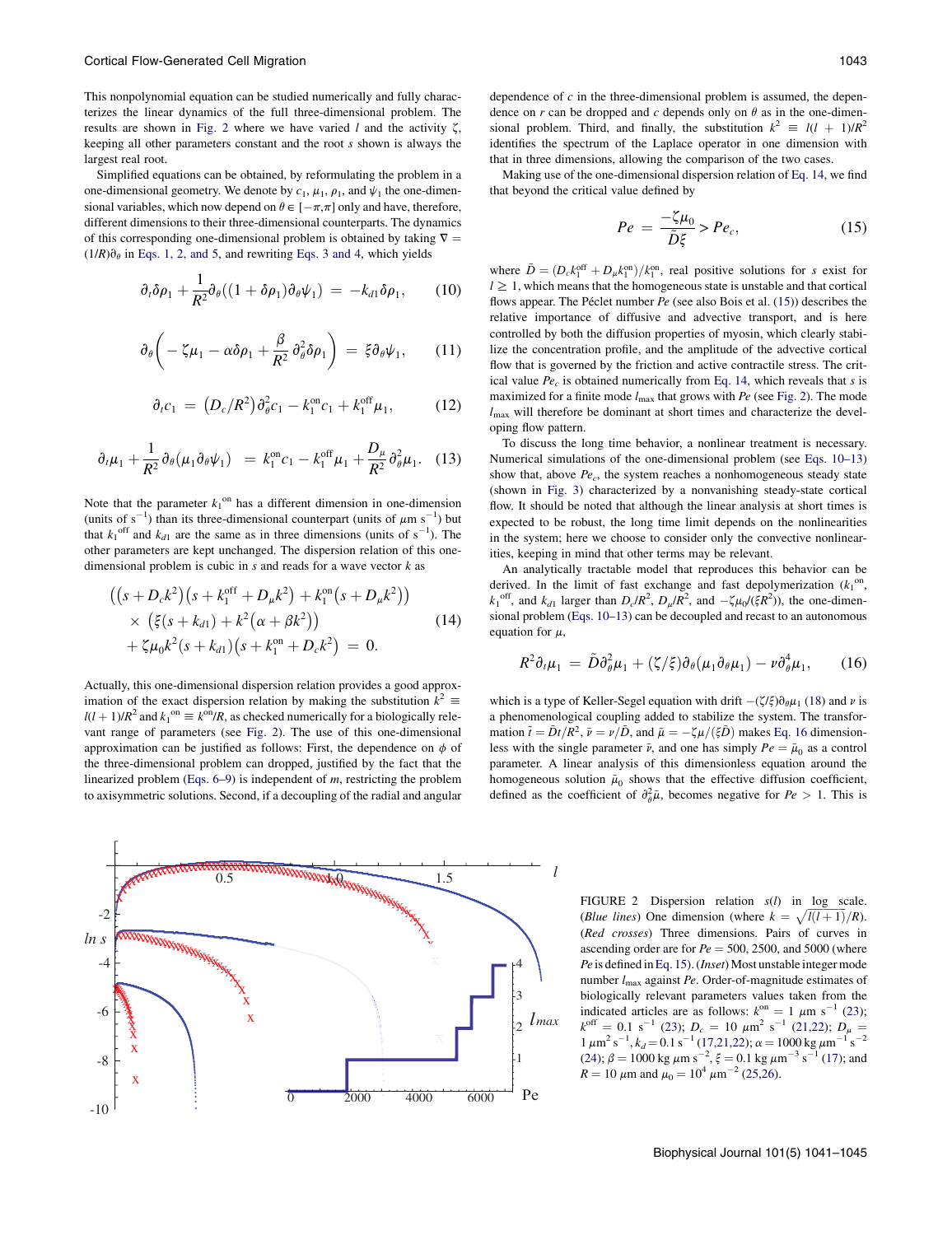

FIGURE 3 (a) Experimental data of MDA-MB-231 tumor cells seeded in three-dimensional matrigel (average of 19 cells) [\(12](#page-4-0)). Intensity of mCherry-Lifeact labeled cortical actin and labeled myosin are compared to the simulated steady state for  $\rho$  and  $\mu$  with  $Pe = 2500$ . Maximum and background intensities are fitted. (b) (Red triangles) Experimental velocity of actin ([12\)](#page-4-0) (average of nine cells). (Green line) Simulated steady state for v. (c) Typical patterns for  $\tilde{\mu}$  obtained analytically [\(Eq. 17](#page-3-0) with  $\tilde{\nu} = 1$ ): (blue) Pe = 2; (red)  $Pe = 5$ . Here  $\theta \in [-\pi, \pi]$  runs over a given meridian.

commonly referred to as a Lifshitz point, where a transition between a uniform and a modulated phase occurs ([19,20](#page-4-0)). In this context, it is usually necessary to introduce a phenomenological higher-order stabilizing term, which reads  $-v\partial^4\theta\mu$  in our example. Here the phenomenological coupling  $\nu$  is analogous to an effective surface tension and effectively accounts for the stabilizing terms controlled by  $\alpha$  and  $\beta$  in the original problem, which were lost in taking the large  $k_{d1}$  limit.

A linear stability analysis shows that the homogeneous solution  $\tilde{\mu}_0$  is unstable as soon as  $Pe > Pe_c = 1 + \tilde{\nu}$ , and the most unstable mode is then  $l_{\text{max}} = \text{Int}\left(\sqrt{(\tilde{\mu}_0 - 1)/(2\tilde{\nu})}\right)$ , where  $\text{Int}(x)$  denotes the closest integer to  $x$ . The asymptotic nonhomogeneous steady-state solution can then be derived analytically, and reads as

$$
\tilde{\mu}(x) = \tilde{\mu}_2 - (2\tilde{\mu}_2 + \tilde{\mu}_1 - 3) sn^2(y, q), \quad (17)
$$

where sn denotes the Jacobi sine function,  $y = (\theta/2)\sqrt{\frac{\tilde{\mu}_2 - \tilde{\mu}_1}{3\nu}}$ , and  $q = \sqrt{(2\tilde{\mu}_2 + \tilde{\mu}_1 - 3)/(\tilde{\mu}_2 - \tilde{\mu}_1)}$ . The constants  $\tilde{\mu}_1, \tilde{\mu}_2$  are determined by setting the period to  $2\pi/n$  with  $n \in \mathbb{N}$  and the mean concentration to  $\tilde{\mu}_0$ . Typical obtained patterns are shown in [Fig. 3](#page-3-0) and include multipeaked solutions, which, however, were not seen in the numerical simulations of the full one-dimensional problem [\(Eqs. 10–13](#page-2-0)), where solutions seem to relax to single peak profiles, although the full stability analysis of multipeaked solutions has not been done and is left for further work.

### RESULTS AND DISCUSSION

These results have implications in the context of cell biology:

<span id="page-3-0"></span>First, they show that the regulation of contractility by myosin, which is transported by both cortical flow and free diffusion, is sufficient to destabilize the cortex. This instability leads to steady-state cortical flows, which are observed in many contexts of cell polarization and development [\(13,14\)](#page-4-0), and constitutes an explicit realization of the mechanism proposed independently in Bois et al. ([15\)](#page-4-0). Note that this mechanism is closely related to the instability described in Salbreux et al. ([16\)](#page-4-0) which, however, relies mainly on calcium dynamics. Although in many examples cortical flows have been shown to rely on preexisting nonhomogeneous regulatory cues, our results show that such cues are not necessary in general, and that systems may exist in which steady-state cortical flows appear spontaneously. The main prediction of the model is that the resulting flow pattern is controlled by Pe, as shown in [Fig. 2](#page-2-0) (where parameter values have been taken from [\(17,21–26\)](#page-4-0) as indicated in the figure legend). This could be verified experimentally by varying Pe, which can be achieved, for instance, by regulating the myosin concentration or activity, or by controlling the friction.

Second, we show that such spontaneous cortical flows can induce motion when the cell is embedded in a three-dimensional medium. The above analysis shows that, for  $Pe_c^*$  >  $Pe > Pe_c$ , the most unstable mode is  $l_{\text{max}} = 1$ , for which  $\mu$ ,  $\delta \rho$ , and  $\psi$  are proportional to  $Y_{1,0}(\theta)$ , and creates a converging flow toward the pole  $\theta = 0$  of the cell where the cortex thickens, whereas the pole  $\theta = \pi$  depletes, as shown in [Figs. 1 and 3.](#page-1-0) Here  $Pe_c^*$  denotes the threshold value of  $Pe$ beyond which  $l_{\text{max}} \geq 2$ . The friction law of [Eq. 2](#page-1-0) gives the tangential stress  $\sigma_{nt}$  on the sphere, which can be integrated to yield the propulsion force exerted by the medium on the cell in response to the spontaneous cortical flow. Assuming that the external medium is a very viscous fluid such that the flow in the medium is much slower than the cortical flow in the cell, this propulsion force is nonzero and reads as  $F_p = \frac{8\pi}{3}h_0R^2\xi v_0$  at linear order, where  $h_0$  is the cortex thickness and  $v_0$  is the amplitude of the cortical flow, showing that the instability of the mode  $Y_{1,0}$  induces cell motion. Although the mechanism producing the surface flow is different, this principle is similar to the propulsion of what are known as "squirmers", which are spherical microswimmers with a surface velocity modeled by Blake ([27\)](#page-4-0). Note that as the cell moves with constant velocity through the medium, the flow in the external medium must also produce a drag force  $F_d$  on the cell (which could be obtained by analyzing the normal stress on the cell surface) so that  $F_p + F_d = 0$ . Globally, the cell therefore acts on the fluid as a force dipole, as expected for active particles ([28\)](#page-4-0).

Third, and finally, we compare these theoretical predictions to experiments conducted on MDA-MB-231 human breast cancer cells seeded in three-dimensional matrigel. These cells were found to migrate in three-dimensional matrigel with a striking round morphology, and to display neither membrane extension nor blebbing at the cell front, in contrast with classical experiments on flat substrates. Silencing the main actin polymerization nucleator found in lamellipodial structures (Arp2/3) had no effect on the cell migration velocity, whereas it is known to be critical